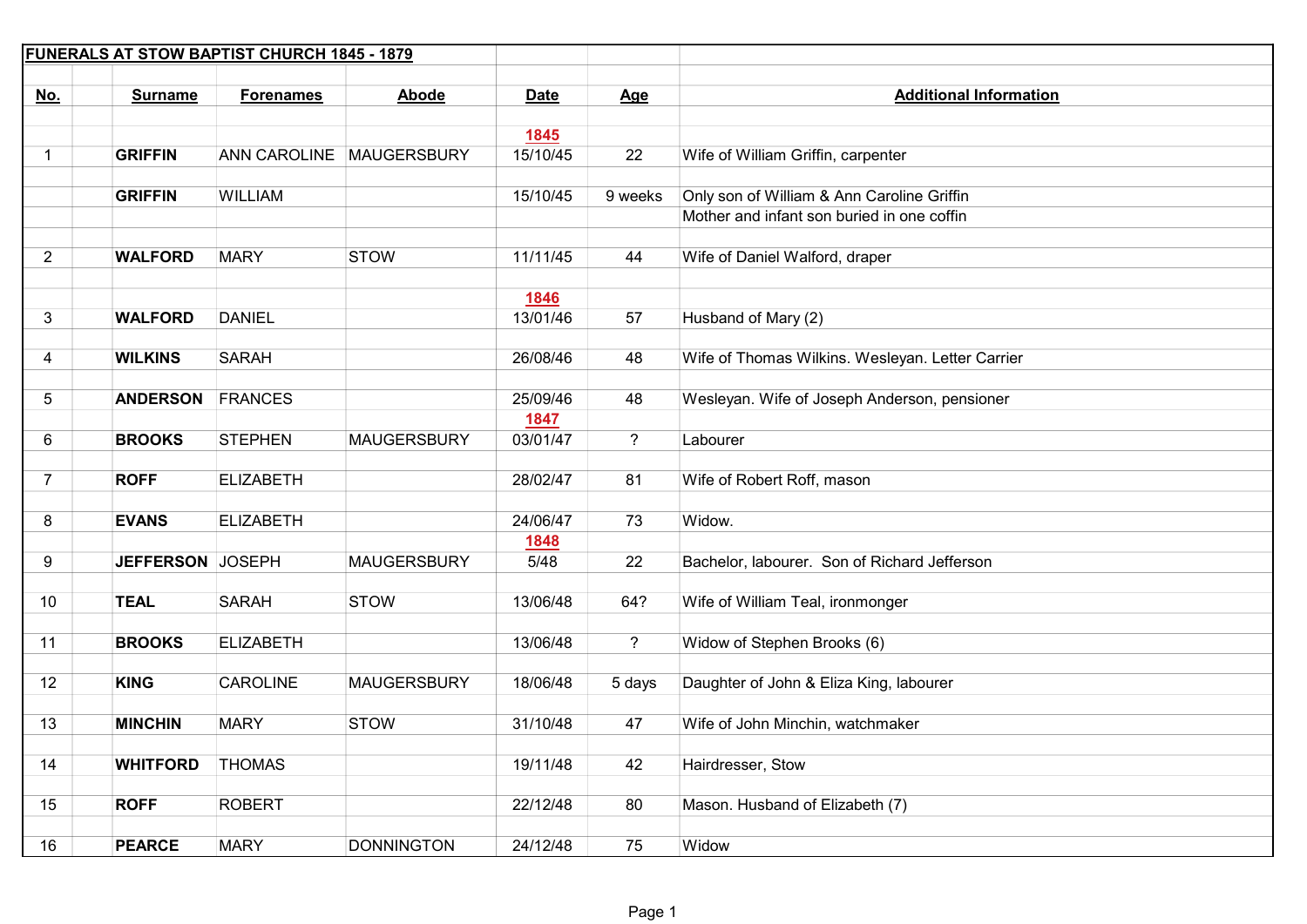|    |                 |                   |                        | <b>1849</b>    |             |                                                                 |
|----|-----------------|-------------------|------------------------|----------------|-------------|-----------------------------------------------------------------|
| 17 | <b>DAVIS</b>    | <b>ELIZABETH</b>  | <b>UPPER SLAUGHTEF</b> | $\overline{?}$ | Infant      | Daughter of Thomas Davis                                        |
|    |                 |                   |                        |                |             |                                                                 |
| 18 | <b>MINCHIN</b>  | WILLIAM           | <b>MORETON IN MARS</b> | 10/04/49       |             | 14 months Son of John Minchin                                   |
|    |                 |                   |                        |                |             |                                                                 |
| 19 | <b>GORTON</b>   | <b>FANNY</b>      | <b>MILTON</b>          | 10/06/49       | $\tilde{?}$ | Widow of John Gorton                                            |
| 20 | <b>DAVIS</b>    | <b>THOMAS</b>     | <b>UPPER SLAUGHTEF</b> | 16/06/49       | Infant      | Son of Thomas Davis. Brother of Elizabeth (17)                  |
|    |                 |                   |                        |                |             |                                                                 |
| 21 | <b>TIPPING</b>  | $\overline{?}$    | <b>STOW</b>            | 04/07/49       | Infant      | Son of Thomas & Maria Tipping. No religious service             |
|    |                 |                   |                        |                |             |                                                                 |
| 22 | <b>GRIFFIN</b>  | <b>JOHN</b>       | <b>MAUGERSBURY</b>     | 30/08/49       | 58          | Carpenter                                                       |
|    |                 |                   |                        |                |             |                                                                 |
| 23 | <b>ENGLISH</b>  | <b>JOHN</b>       | <b>STOW</b>            | 22/09/49       | 44          | Joiner                                                          |
|    |                 |                   |                        | 1850           |             |                                                                 |
| 24 | <b>MINCHIN</b>  | <b>ELIZABETH</b>  |                        | 26/04/50       | 3 months    | Daughter of John Minchin, sister of William (18)                |
|    |                 |                   |                        | <b>1851</b>    |             |                                                                 |
| 25 | <b>COLLETT</b>  | <b>ELLEN</b>      | PRESCOTT,              | 19/02/51       | 10          | Daughter of Thomas Collett, farmer, by his 2 <sup>nd</sup> wife |
|    |                 |                   | NR. WINCHCOMBE         |                |             |                                                                 |
|    |                 |                   |                        |                |             |                                                                 |
| 26 | <b>MINCHIN</b>  | <b>PHEBE</b>      |                        | 19/02/51       | 13 months   | Daughter of John Minchin, twin sister of Elizabeth (24)         |
|    |                 |                   |                        |                |             | Widow                                                           |
| 27 | <b>CHAMBERS</b> | NAOMI             |                        | 15/03/51       | 61          |                                                                 |
| 28 | <b>REYNOLDS</b> | <b>ANN</b>        |                        | 26/03/51       | 40          | Wife of William Reynolds, baker                                 |
|    |                 |                   |                        |                |             |                                                                 |
| 29 | <b>WALFORD</b>  | <b>EDWARD</b>     |                        | 11/05/51       | 17          | Son of Daniel & Mary Walford (2) & (3)                          |
|    |                 |                   |                        | 1852           |             |                                                                 |
| 30 | <b>BOX</b>      | <b>JOHN</b>       | <b>STOW</b>            | 02/01/52       | 75          | Bachelor, labourer                                              |
|    |                 |                   |                        |                |             |                                                                 |
| 31 | <b>WALTON</b>   | <b>URSULA</b>     |                        | 11/09/52       | 32          | Wife of William Walton, tailor                                  |
|    |                 |                   |                        |                |             |                                                                 |
| 32 | <b>REYNOLDS</b> | <b>RUTH ELLEN</b> |                        | 31/10/52       |             | 1 yr, 8 mths Twin daughter of William & Ann Reynolds (28)       |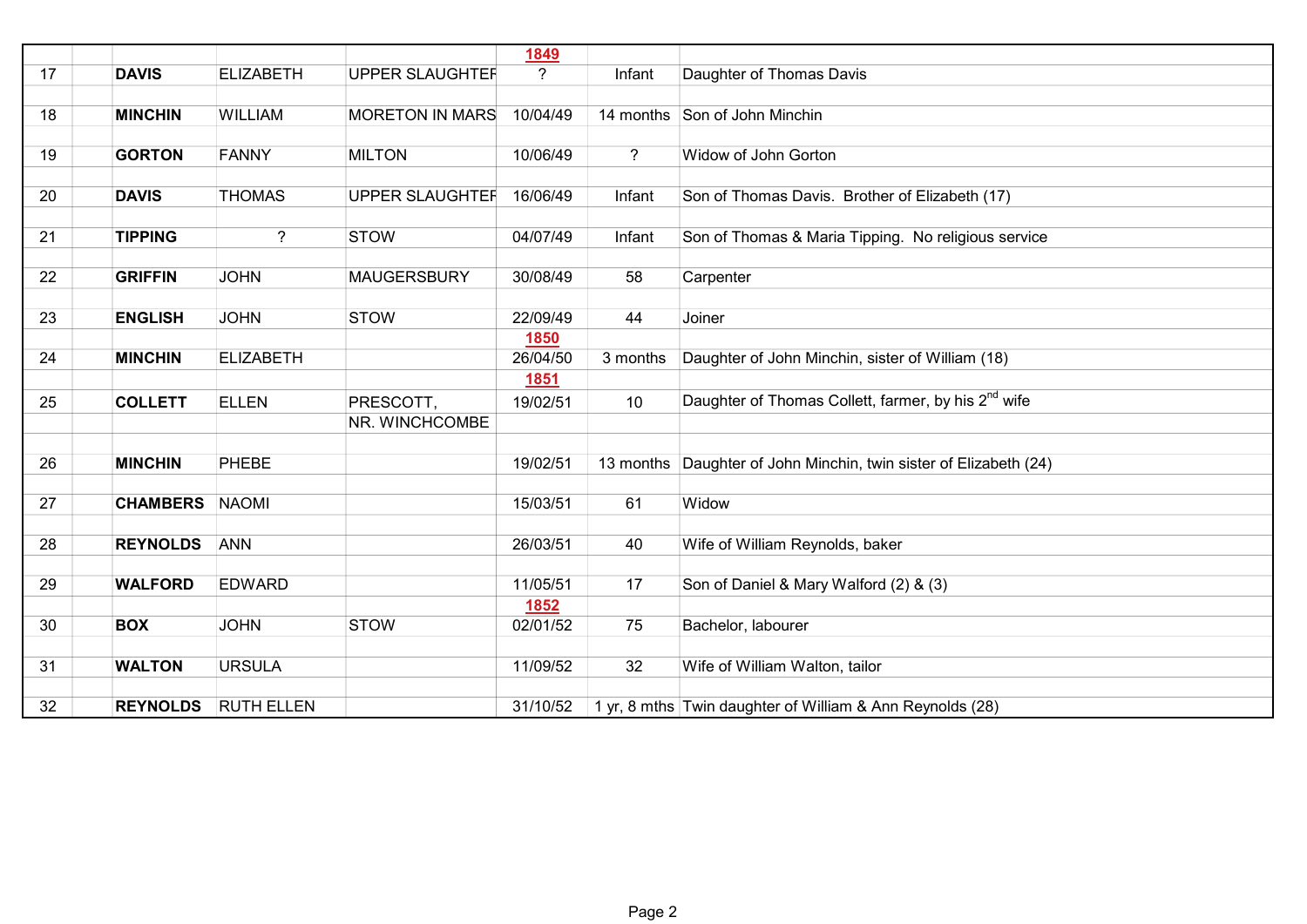|    |                |                           |                  |                    | 1853        |                |                                                                   |
|----|----------------|---------------------------|------------------|--------------------|-------------|----------------|-------------------------------------------------------------------|
| 33 |                | <b>BROOKS</b>             | <b>THOMAS</b>    | Union House, STOW  | 11/04/53    | 16             | Son of Stephen & Elizabeth Brooks (6) & (11)                      |
|    |                |                           |                  |                    |             |                |                                                                   |
| 34 |                | <b>MINCHIN</b>            | <b>ANNE</b>      |                    | 20/05/53    | 25             | Daughter of John & Mary Minchen (13)                              |
|    |                |                           |                  |                    |             |                |                                                                   |
| 35 |                | <b>HORNSBY</b>            | <b>ANN</b>       |                    | 27/11/53    | 7 months       | Daughter of Richard Hornsby, Schoolmaster                         |
|    |                |                           |                  |                    |             |                |                                                                   |
|    |                |                           |                  |                    | 1854        |                |                                                                   |
| 36 |                | <b>REYNOLDS</b>           | <b>WILLIAM</b>   |                    | 25/07/54    | 49             | Husband of Ann (28)                                               |
|    |                |                           |                  |                    |             |                |                                                                   |
| 37 |                | <b>BEAL</b>               | <b>MARY</b>      |                    | 26/09/54    | 80             | Wife of Thomas Beal, sister to John Box (30)                      |
|    |                |                           |                  |                    |             |                |                                                                   |
| 38 |                | <b>WAKEFIELD HANNAH</b>   |                  |                    | 14/11/54    | 33             |                                                                   |
|    |                |                           |                  |                    |             |                | Wife of James Wakefield, groom                                    |
|    |                |                           |                  |                    |             |                |                                                                   |
| 39 |                | <b>WAKEFIELD HARRIETT</b> |                  |                    | 19/11/54    |                | 12 months From measles. Daughter of James & Hannah Wakefield (38) |
|    |                |                           |                  |                    | 1855        |                |                                                                   |
| 40 |                | <b>HORNSBY</b>            | <b>JOHN</b>      |                    | 18/03/55    | 7 months       | Daughter of Richard Hornsby, brother of Ann (35)                  |
|    |                |                           |                  |                    |             |                |                                                                   |
| 41 |                | <b>DAY</b>                | <b>ANN</b>       | <b>STOW</b>        | 29/04/55    | 65             | Wife of ? Day, labourer                                           |
|    |                |                           |                  |                    | 1856        |                |                                                                   |
| 42 |                | <b>MERRIMAN</b>           | <b>JOSEPH</b>    | <b>STOW</b>        | 07/03/56    | 77             |                                                                   |
|    |                |                           |                  |                    |             |                |                                                                   |
| 43 |                | <b>BEAL</b>               | <b>THOMAS</b>    |                    | 08/05/56    | 70             | Husband of Mary (37)                                              |
|    |                |                           |                  |                    |             |                |                                                                   |
| 44 |                | <b>HORNSBY</b>            | JANE?            |                    | $\tilde{?}$ | 2 months       | Daughter of Richard Hornsby. Sister of John (40) & Ann (35)       |
|    |                |                           |                  |                    |             |                |                                                                   |
| 45 |                | <b>REYNOLDS</b>           | <b>ELIZABETH</b> |                    | 16/10/56    | 18             | Daughter of William & Ann Reynolds (36) & (28)                    |
|    |                |                           |                  |                    |             |                |                                                                   |
| 46 |                | <b>HOOKHAM</b>            | <b>ALICE</b>     | <b>STOW</b>        | 26/11/56    | 73             | Widow. New burial ground.                                         |
|    |                |                           |                  |                    |             |                |                                                                   |
| 47 | $2^{\circ}$    | <b>SHEPPARD</b>           | <b>REBECCA</b>   |                    | 08/12/56    | 59             | Wife of John Sheppard                                             |
|    |                |                           |                  |                    | 1857        |                |                                                                   |
| 48 | 3              | <b>JEFFERISS</b>          |                  |                    | 29/03/57    | Infant         |                                                                   |
|    |                |                           |                  |                    |             |                |                                                                   |
| 49 | 4              | <b>DAVIS</b>              | <b>ELIZABETH</b> |                    | 03/04/57    | 74             | Wife of Joseph Davis. Grandmother to Elizabeth (17) & Thomas (20) |
|    |                |                           |                  |                    |             |                |                                                                   |
| 50 | $\overline{5}$ | <b>WOOD</b>               | <b>JOHN</b>      | <b>MAUGERSBURY</b> | 16/04/57    | 6 months       | 'From Richard Jeffs's, Maugersbury'                               |
|    |                |                           |                  |                    |             |                |                                                                   |
| 51 | 6              | <b>MINCHIN</b>            | <b>ANN</b>       | <b>STOW</b>        | 09/05/57    | 38             | Wife of John Minchin                                              |
|    |                |                           |                  |                    |             |                |                                                                   |
|    |                |                           |                  |                    |             |                |                                                                   |
| 52 | 7              | <b>MINCHIN</b>            | <b>DAVID</b>     |                    | 28/05/57    | $\overline{7}$ | Son of John & Ann Minchin (51)                                    |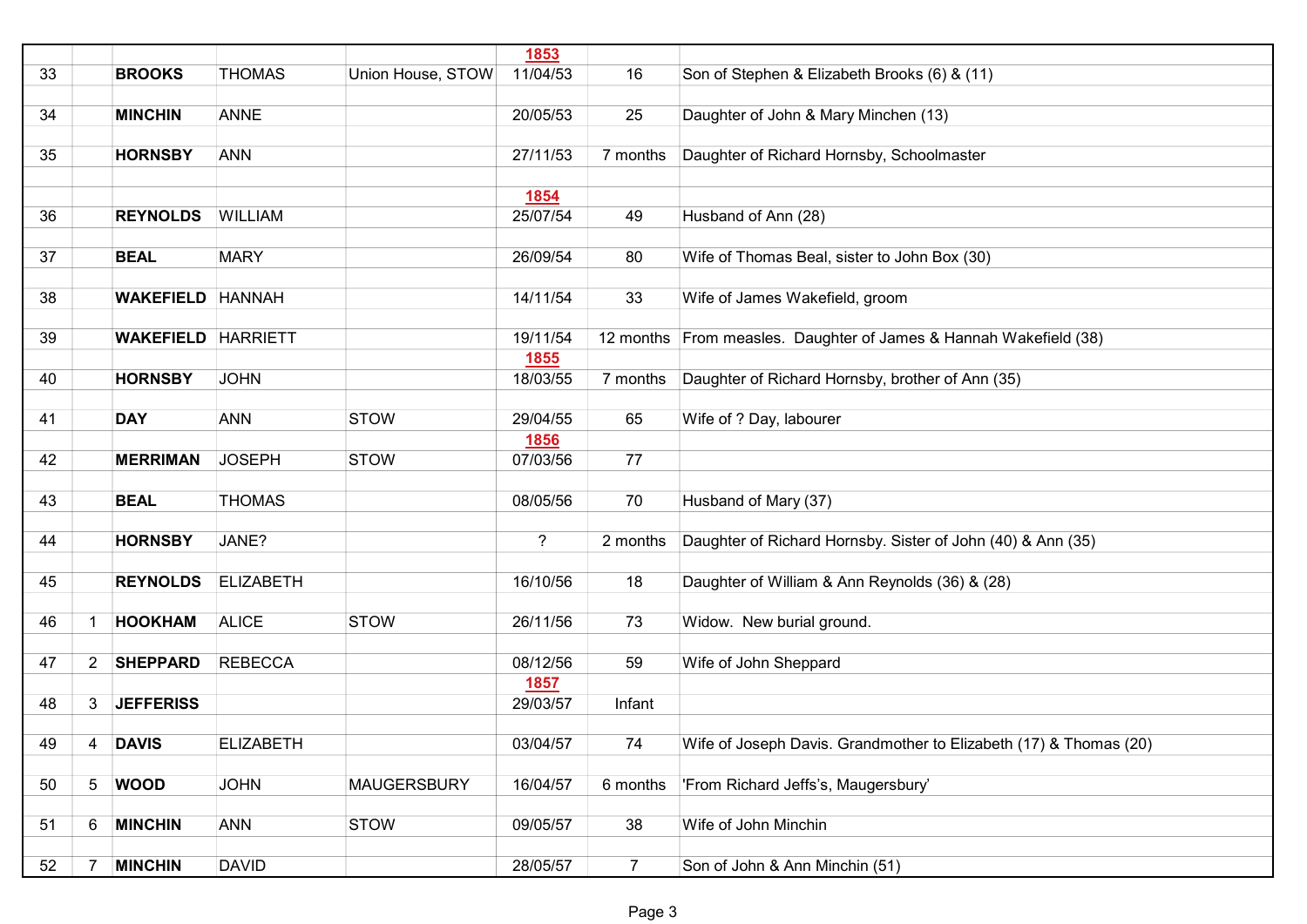| 53  |    | <b>COOK</b>          | <b>RACHEL</b>        |                    | 06/06/57 | 11             | Wesleyan scholar                                                       |
|-----|----|----------------------|----------------------|--------------------|----------|----------------|------------------------------------------------------------------------|
|     |    |                      |                      |                    |          |                |                                                                        |
| 54  |    | <b>PEARCE</b>        | <b>GEORGE</b>        |                    | 19/07/57 | 57             | Late master of the workhouse. Son of Mary Pearce (16)                  |
|     |    |                      |                      |                    |          |                |                                                                        |
|     |    |                      |                      |                    |          |                |                                                                        |
| 55  | 8  | <b>HOWMAN</b>        | <b>CHARLES EDWIN</b> |                    | 30/07/57 | 2?             | Son of John & Matilda Howman. Grandson of John & Rebecca Sheppard (47) |
|     |    |                      |                      |                    |          |                |                                                                        |
| 55A |    | <b>HARRISS</b>       | <b>EDWARD</b>        | <b>CONDICOTE</b>   | 10/08/57 | 19             | Son of William & Phebe Harriss                                         |
|     |    |                      |                      |                    |          |                |                                                                        |
| 56  | 9  | <b>JEFFS</b>         | JOSEPH R             | <b>MAUGERSBURY</b> | 05/09/57 |                |                                                                        |
|     |    |                      |                      |                    |          |                |                                                                        |
| 57  |    | <b>ROFF</b>          | <b>NAOMI</b>         |                    | 01/11/57 | $\overline{4}$ | Daughter of Henry Roff, Grand- daughter of (7), (15) & (27)            |
|     |    |                      |                      |                    | 1858     |                |                                                                        |
| 58  |    | <b>SPIER</b>         | <b>RUTH</b>          |                    | 10/02/58 | 60             | Widow. Sister of William Reynolds (36)                                 |
|     |    |                      |                      |                    |          |                |                                                                        |
| 59  |    | <b>COX</b>           | <b>MARY</b>          | <b>ALMS HOUSES</b> | 15/03/58 | 68             | Wife of John Cox                                                       |
|     |    |                      |                      |                    |          |                |                                                                        |
| 60  |    | <b>REYNOLDS</b>      | <b>STEPHEN</b>       |                    | 03/05/58 | 18             | Son of William & Ann Reynolds (36) & (28)                              |
|     |    |                      |                      |                    |          |                |                                                                        |
| 61  |    | 10 HALL              | <b>JAMES</b>         | <b>MAUGERSBURY</b> | 04/11/58 | About 55       |                                                                        |
|     |    |                      |                      |                    | 1859     |                |                                                                        |
| 62  | 11 | <b>MINCHIN</b>       | <b>SARAH ANN</b>     |                    | 05/05/59 | 17             | Daughter of John & Ann Minchin (51)                                    |
|     |    |                      |                      |                    |          |                |                                                                        |
| 63  |    | <b>COX</b>           | <b>JOHN</b>          | <b>STOW</b>        | 19/05/59 | 67             | Husband of Mary (59)                                                   |
|     |    |                      |                      |                    | 1866     |                |                                                                        |
| 64  |    | <b>REYNOLDS</b>      | <b>EDWARD</b>        | <b>HYDE MILL</b>   | 24/07/66 | 66             |                                                                        |
|     |    |                      |                      |                    | 1867     |                |                                                                        |
| 65  |    | <b>REYNOLDS</b>      | <b>MARY</b>          |                    | 07/08/67 | 66             | Wife of Edward (64)                                                    |
|     |    |                      |                      |                    |          |                |                                                                        |
| 66  |    | <b>GRIMMETT? ANN</b> |                      | <b>STOW</b>        | 12/03/67 |                |                                                                        |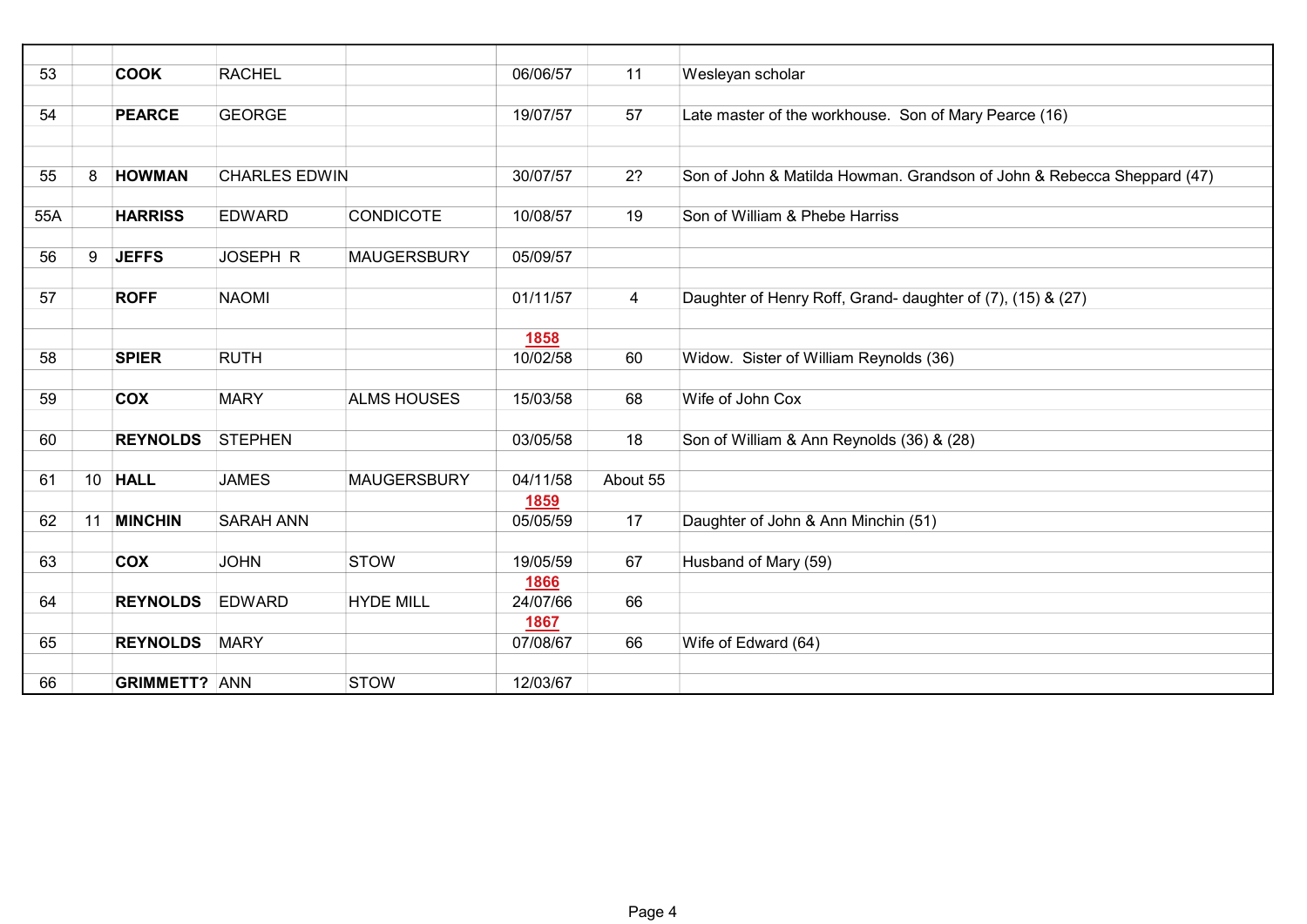|    |                        |                   |                                       | <b>1869</b> |                   |                                            |
|----|------------------------|-------------------|---------------------------------------|-------------|-------------------|--------------------------------------------|
| 67 | <b>CLIFFORD?</b>       | <b>HANNAH</b>     |                                       | 13/09/69    |                   |                                            |
|    |                        |                   |                                       | <b>1871</b> |                   |                                            |
| 68 | <b>BLIZARD</b>         | <b>RICHARD</b>    | <b>STOW</b>                           | 16/08/71    |                   |                                            |
|    |                        |                   |                                       | <b>1875</b> |                   |                                            |
| 69 | <b>HOLLIS</b>          | <b>DAVID</b>      |                                       | 07/09/75    | 52                |                                            |
|    |                        |                   |                                       |             |                   |                                            |
| 70 | <b>COLLETT</b>         | <b>RICHARD</b>    |                                       | 18/01/75    | 38                |                                            |
|    |                        |                   |                                       |             |                   |                                            |
| 71 | <b>HARTWELL</b>        | <b>ELIZABETH</b>  |                                       | 23/03/75    |                   |                                            |
|    |                        |                   |                                       |             |                   |                                            |
| 72 | <b>COMELY</b>          | <b>MARIANNE</b>   |                                       | 22/05/75    | 53                |                                            |
|    |                        |                   |                                       |             |                   |                                            |
| 73 | <b>CUBITT</b>          | <b>FANNY EMMA</b> |                                       | 25/07/75    | 24                | Daughter of (72)                           |
|    |                        |                   |                                       |             |                   |                                            |
| 74 | <b>COMELY</b>          | ??? WILLIAM       |                                       | 11/09/75    |                   | 10 months Grandson of Marianne Comely (72) |
|    |                        |                   |                                       |             |                   |                                            |
|    |                        |                   |                                       | 1876        |                   |                                            |
| 75 | <b>EDGINGTON DINAH</b> |                   |                                       | 25/02/76    | 56                |                                            |
|    |                        |                   |                                       | 1877        |                   |                                            |
| 76 | <b>CRANSTON THOMAS</b> |                   |                                       | 11/06/77    | 36                |                                            |
|    |                        |                   |                                       |             |                   |                                            |
| 77 | <b>BUTLER</b>          | <b>ANN</b>        |                                       | 15/06/77    | 68                |                                            |
|    |                        |                   |                                       |             |                   |                                            |
| 78 | <b>WEBB</b>            | <b>FANNY</b>      | <b>DONNINGTON</b>                     | 01/09/77    | 30                |                                            |
|    |                        |                   |                                       |             |                   |                                            |
| 79 | <b>WEST</b>            | <b>MARIA</b>      | <b>NORTHWICK FARM</b>                 | 27/09/77    | 45?               |                                            |
|    |                        |                   |                                       | <b>1878</b> |                   |                                            |
| 80 | <b>BROOKES</b>         | <b>EUGENIE</b>    | <b>STOW</b>                           | 10/01/78    | Infant            |                                            |
|    |                        |                   |                                       |             |                   |                                            |
| 81 | <b>HARTEWELL ELLEN</b> |                   | <b>STOW</b>                           | 29/11/78    | 14 months         |                                            |
|    |                        |                   |                                       |             |                   |                                            |
| 82 | <b>ROFF</b>            | <b>HENRY</b>      | <b>STOW</b>                           | 30/09/78    | 73                | Grave Yard                                 |
|    |                        |                   |                                       |             |                   |                                            |
| 83 | <b>EDGEWORTHMARY</b>   |                   | <b>DONNINGTON</b>                     | 11/12/78    | 3 months Cemetery |                                            |
|    |                        |                   |                                       |             |                   |                                            |
| 84 | <b>MARTIN</b>          | <b>JOHN</b>       | <b>STOW</b>                           | 12/12/78    | 59                | Cemetery                                   |
| 85 |                        |                   | HARTEWELL MABEL COLLETT STOW/CEMETERY | 18/12/78    | 9 months          |                                            |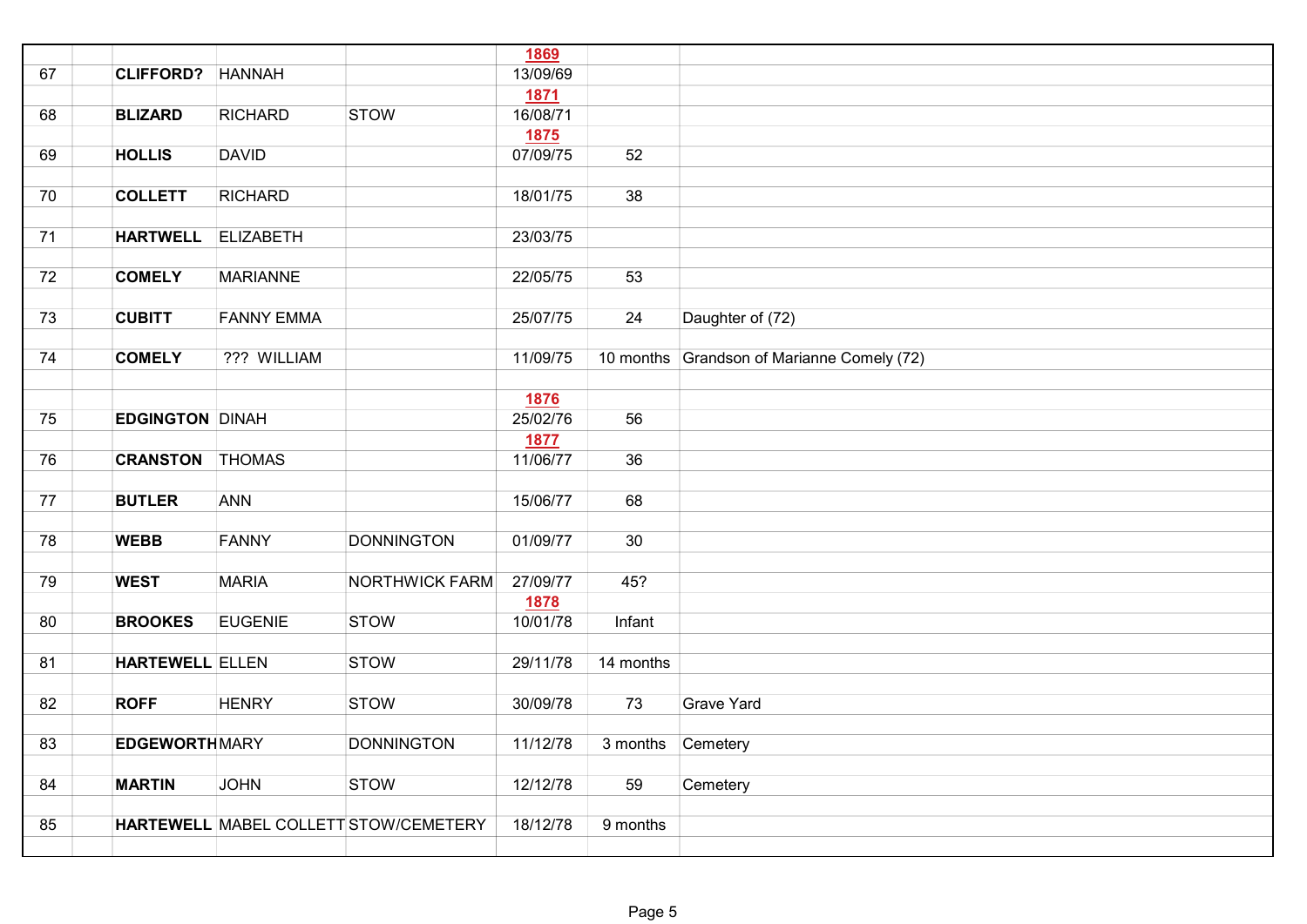|            |                           |                  |                     | 1879        |                |                                                                 |
|------------|---------------------------|------------------|---------------------|-------------|----------------|-----------------------------------------------------------------|
| 86         | <b>HEMMINGS</b>           | <b>ALFRED</b>    | <b>STOW</b>         | 23/03/79    | 4?             | Cemetery                                                        |
| 87         | <b>PARKER</b>             | <b>JOHN</b>      | <b>GUITING HILL</b> | 01/05/79    | 24             |                                                                 |
|            |                           |                  |                     |             |                | Cemetery                                                        |
| 88         | <b>JAMES</b>              | <b>ANN</b>       | <b>DONNINGTON</b>   | 09/07/79    | 41             | Cemetery                                                        |
|            |                           |                  |                     |             |                |                                                                 |
| 89         | WEBB?                     | <b>GERTRUDE</b>  | <b>MAUGERSBURY</b>  | 01/09/79    | 7 months       | Cemetery                                                        |
|            |                           |                  |                     |             |                |                                                                 |
|            | <b>ALPHABETICAL ORDER</b> |                  |                     |             |                |                                                                 |
|            |                           |                  |                     |             |                |                                                                 |
| <u>No.</u> | <b>Surname</b>            | <b>Forenames</b> | <b>Abode</b>        | <b>Date</b> | Age            | <b>Additional Information</b>                                   |
|            |                           |                  |                     | 1845 to     |                |                                                                 |
|            |                           |                  |                     | <u>1879</u> |                |                                                                 |
| 5          | <b>ANDERSON</b>           | FRANCES          |                     | 25/09/46    | 48             | Wesleyan. Wife of Joseph Anderson, pensioner                    |
| 37         | <b>BEAL</b>               | <b>MARY</b>      |                     | 26/09/54    | 80             | Wife of Thomas Beal, sister to John Box (30)                    |
| 43         | <b>BEAL</b>               | <b>THOMAS</b>    |                     | 08/05/56    | 70             | Husband of Mary (37)                                            |
| 68         | <b>BLIZARD</b>            | <b>RICHARD</b>   | <b>STOW</b>         | 16/08/71    |                |                                                                 |
| 30         | <b>BOX</b>                | <b>JOHN</b>      | <b>STOW</b>         | 02/01/52    | 75             | Bachelor, labourer                                              |
| 80         | <b>BROOKES</b>            | <b>EUGENIE</b>   | <b>STOW</b>         | 10/01/78    | Infant         |                                                                 |
| 6          | <b>BROOKS</b>             | <b>STEPHEN</b>   | <b>MAUGERSBURY</b>  | 03/01/47    | $\overline{?}$ | Labourer                                                        |
| 11         | <b>BROOKS</b>             | <b>ELIZABETH</b> |                     | 13/06/48    | $\tilde{?}$    | Widow of Stephen Brooks (6)                                     |
| 33         | <b>BROOKS</b>             | <b>THOMAS</b>    | Union House, STOW   | 11/04/53    | 16             | Son of Stephen & Elizabeth Brooks (6) & (11)                    |
| 77         | <b>BUTLER</b>             | <b>ANN</b>       |                     | 15/06/77    | 68             |                                                                 |
| 27         | <b>CHAMBERS</b>           | <b>NAOMI</b>     |                     | 15/03/51    | 61             | Widow                                                           |
| 67         | <b>CLIFFORD?</b>          | <b>HANNAH</b>    |                     | 13/09/69    |                |                                                                 |
| 25         | <b>COLLETT</b>            | <b>ELLEN</b>     | PRESCOTT,           | 19/02/51    | 10             | Daughter of Thomas Collett, farmer, by his 2 <sup>nd</sup> wife |
| 70         | <b>COLLETT</b>            | <b>RICHARD</b>   |                     | 18/01/75    | 38             |                                                                 |
| 72         | <b>COMELY</b>             | <b>MARIANNE</b>  |                     | 22/05/75    | 53             |                                                                 |
| 74         | <b>COMELY</b>             | ??? WILLIAM      |                     | 11/09/75    | 10 months      | Grandson of Marianne Comely (72)                                |
| 53         | <b>COOK</b>               | <b>RACHEL</b>    |                     | 06/06/57    | 11             | Wesleyan scholar                                                |
| 59         | <b>COX</b>                | <b>MARY</b>      | <b>ALMS HOUSES</b>  | 15/03/58    | 68             | Wife of John Cox                                                |
| 63         | COX                       | <b>JOHN</b>      | <b>STOW</b>         | 19/05/59    | 67             | Husband of Mary (59)                                            |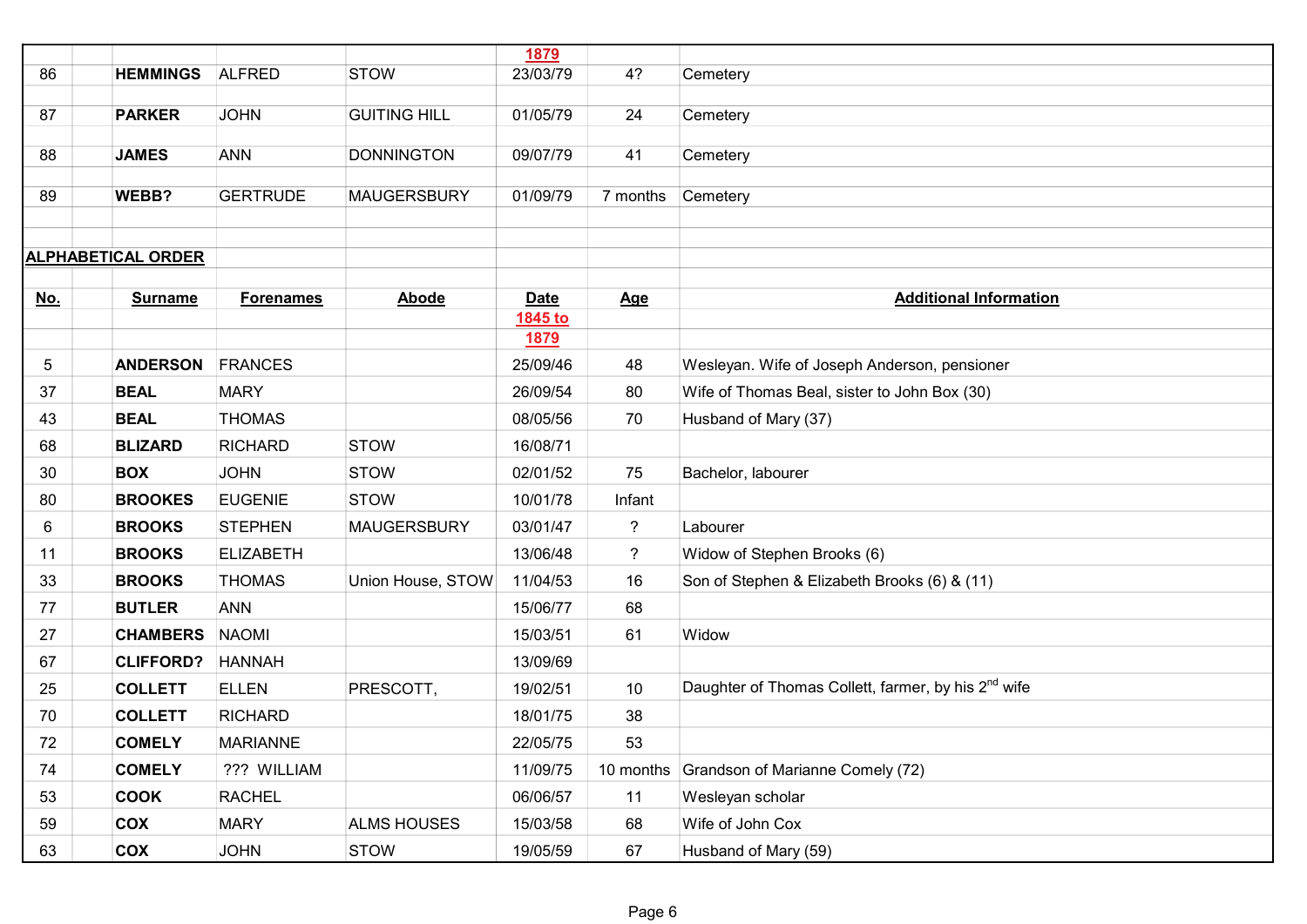| 76           | <b>CRANSTON</b>        | <b>THOMAS</b>        |                                       | 11/06/77 | 36          |                                                                        |
|--------------|------------------------|----------------------|---------------------------------------|----------|-------------|------------------------------------------------------------------------|
| 73           | <b>CUBITT</b>          | <b>FANNY EMMA</b>    |                                       | 25/07/75 | 24          | Daughter of (72)                                                       |
| 17           | <b>DAVIS</b>           | <b>ELIZABETH</b>     | <b>UPPER SLAUGHTEF</b>                | ?        | Infant      | Daughter of Thomas Davis                                               |
| 20           | <b>DAVIS</b>           | <b>THOMAS</b>        | <b>UPPER SLAUGHTEF</b>                | 16/06/49 | Infant      | Son of Thomas Davis. Brother of Elizabeth (17)                         |
| 49           | <b>DAVIS</b>           | <b>ELIZABETH</b>     |                                       | 03/04/57 | 74          | Wife of Joseph Davis. Grandmother to Elizabeth (17) & Thomas (20)      |
| 41           | <b>DAY</b>             | <b>ANN</b>           | <b>STOW</b>                           | 29/04/55 | 65          | Wife of ? Day, labourer                                                |
| 83           | <b>EDGEWORTH MARY</b>  |                      | <b>DONNINGTON</b>                     | 11/12/78 | 3 months    | Cemetery                                                               |
| 75           | <b>EDGINGTON DINAH</b> |                      |                                       | 25/02/76 | 56          |                                                                        |
| 23           | <b>ENGLISH</b>         | <b>JOHN</b>          | <b>STOW</b>                           | 22/09/49 | 44          | Joiner                                                                 |
| 8            | <b>EVANS</b>           | <b>ELIZABETH</b>     |                                       | 24/06/47 | 73          | Widow.                                                                 |
| 19           | <b>GORTON</b>          | FANNY                | <b>MILTON</b>                         | 10/06/49 | $\tilde{?}$ | Widow of John Gorton                                                   |
| $\mathbf{1}$ | <b>GRIFFIN</b>         | <b>ANN CAROLINE</b>  | <b>MAUGERSBURY</b>                    | 15/10/45 | 22          | Wife of William Griffin, carpenter                                     |
|              | <b>GRIFFIN</b>         | <b>WILLIAM</b>       |                                       | 15/10/45 | 9 weeks     | Only son of William & Ann Caroline Griffin                             |
|              |                        |                      |                                       |          |             | Mother and infant son buried in one coffin                             |
| 22           | <b>GRIFFIN</b>         | <b>JOHN</b>          | <b>MAUGERSBURY</b>                    | 30/08/49 | 58          | Carpenter                                                              |
| 66           | <b>GRIMMETT?</b>       | <b>ANN</b>           | <b>STOW</b>                           | 12/03/67 |             |                                                                        |
| 61           | <b>HALL</b>            | <b>JAMES</b>         | <b>MAUGERSBURY</b>                    | 04/11/58 | About 55    |                                                                        |
| 55A          | <b>HARRISS</b>         | <b>EDWARD</b>        | <b>CONDICOTE</b>                      | 10/08/57 | 19          | Son of William & Phebe Harriss                                         |
| 81           | <b>HARTEWELL ELLEN</b> |                      | <b>STOW</b>                           | 29/11/78 | 14 months   |                                                                        |
| 85           |                        |                      | HARTEWELL MABEL COLLETT STOW/CEMETERY | 18/12/78 | 9 months    |                                                                        |
| 71           | <b>HARTWELL</b>        | <b>ELIZABETH</b>     |                                       | 23/03/75 |             |                                                                        |
| 86           | <b>HEMMINGS</b>        | <b>ALFRED</b>        | <b>STOW</b>                           | 23/03/79 | 4?          | Cemetery                                                               |
| 69           | <b>HOLLIS</b>          | <b>DAVID</b>         |                                       | 07/09/75 | 52          |                                                                        |
| 46           | <b>HOOKHAM</b>         | <b>ALICE</b>         | <b>STOW</b>                           | 26/11/56 | 73          | Widow. New burial ground.                                              |
| 35           | <b>HORNSBY</b>         | <b>ANN</b>           |                                       | 27/11/53 | 7 months    | Daughter of Richard Hornsby, Schoolmaster                              |
| 40           | <b>HORNSBY</b>         | <b>JOHN</b>          |                                       | 18/03/55 |             | 7 months Daughter of Richard Hornsby, brother of Ann (35)              |
| 44           | <b>HORNSBY</b>         | JANE?                |                                       | ?        | 2 months    | Daughter of Richard Hornsby. Sister of John (40) & Ann (35)            |
| 55A          | <b>HOWMAN</b>          | <b>CHARLES EDWIN</b> |                                       | 30/07/57 | 2?          | Son of John & Matilda Howman. Grandson of John & Rebecca Sheppard (47) |
| 88           | <b>JAMES</b>           | <b>ANN</b>           | <b>DONNINGTON</b>                     | 09/07/79 | 41          | Cemetery                                                               |
| 48           | <b>JEFFERISS</b>       |                      |                                       | 29/03/57 | Infant      |                                                                        |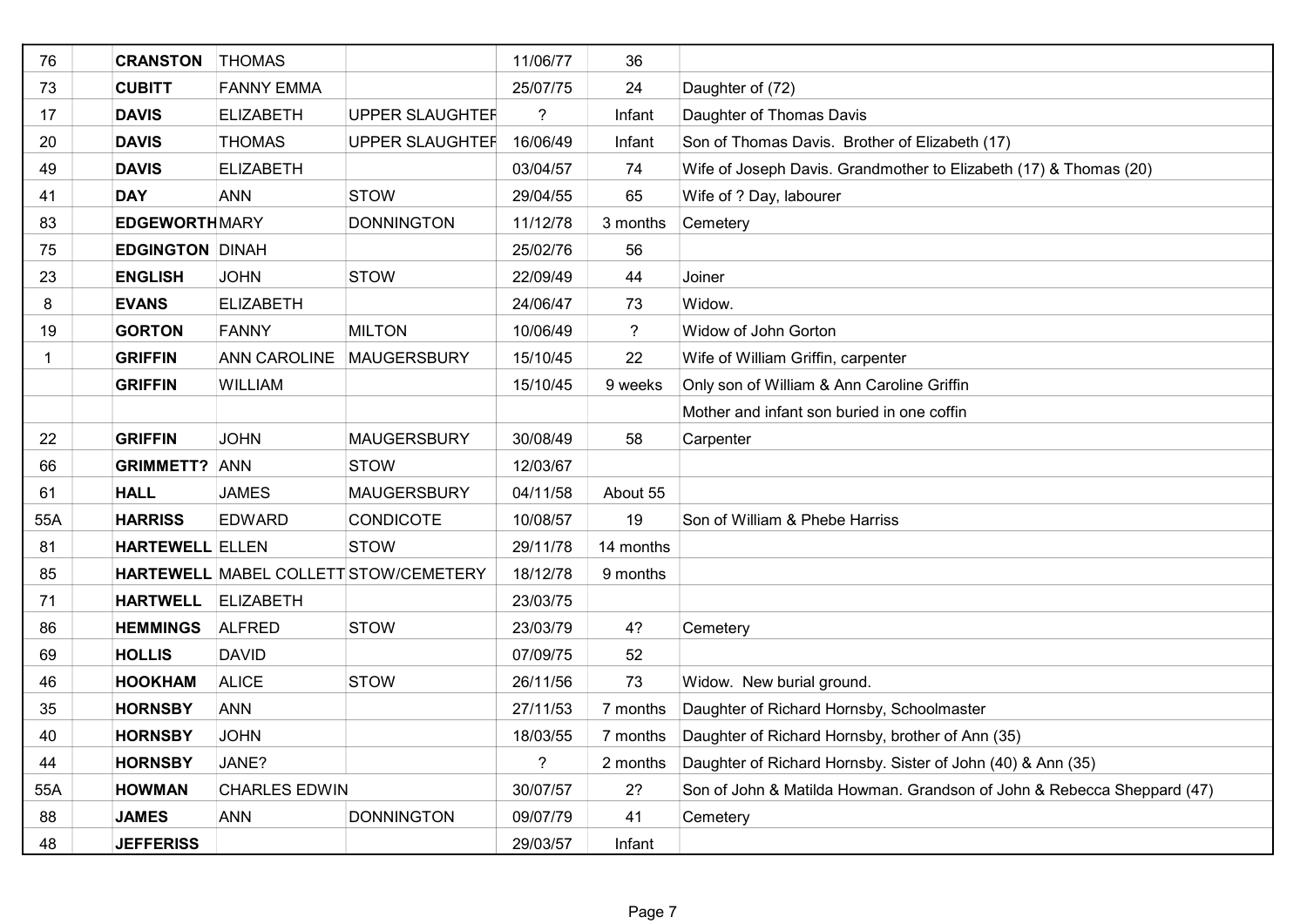| 9  | JEFFERSON JOSEPH |                   | <b>MAUGERSBURY</b>     | 5/48     | 22             | Bachelor, labourer. Son of Richard Jefferson                |
|----|------------------|-------------------|------------------------|----------|----------------|-------------------------------------------------------------|
| 56 | <b>JEFFS</b>     | JOSEPH R          | <b>MAUGERSBURY</b>     | 05/09/57 |                |                                                             |
| 12 | <b>KING</b>      | <b>CAROLINE</b>   | <b>MAUGERSBURY</b>     | 18/06/48 | 5 days         | Daughter of John & Eliza King, labourer                     |
| 84 | <b>MARTIN</b>    | <b>JOHN</b>       | <b>STOW</b>            | 12/12/78 | 59             | Cemetery                                                    |
| 42 | <b>MERRIMAN</b>  | <b>JOSEPH</b>     | <b>STOW</b>            | 07/03/56 | 77             |                                                             |
| 13 | <b>MINCHIN</b>   | <b>MARY</b>       | <b>STOW</b>            | 31/10/48 | 47             | Wife of John Minchin, watchmaker                            |
| 18 | <b>MINCHIN</b>   | <b>WILLIAM</b>    | <b>MORETON IN MARS</b> | 10/04/49 | 14 months      | Son of John Minchin                                         |
| 24 | <b>MINCHIN</b>   | <b>ELIZABETH</b>  |                        | 26/04/50 | 3 months       | Daughter of John Minchin, sister of William (18)            |
| 26 | <b>MINCHIN</b>   | PHEBE             |                        | 19/02/51 | 13 months      | Daughter of John Minchin, twin sister of Elizabeth (24)     |
| 34 | <b>MINCHIN</b>   | <b>ANNE</b>       |                        | 20/05/53 | 25             | Daughter of John & Mary Minchen (13)                        |
| 51 | <b>MINCHIN</b>   | <b>ANN</b>        | <b>STOW</b>            | 09/05/57 | 38             | Wife of John Minchin                                        |
| 52 | <b>MINCHIN</b>   | <b>DAVID</b>      |                        | 28/05/57 | $\overline{7}$ | Son of John & Ann Minchin (51)                              |
| 62 | <b>MINCHIN</b>   | <b>SARAH ANN</b>  |                        | 05/05/59 | 17             | Daughter of John & Ann Minchin (51)                         |
| 87 | <b>PARKER</b>    | <b>JOHN</b>       | <b>GUITING HILL</b>    | 01/05/79 | 24             | Cemetery                                                    |
| 16 | <b>PEARCE</b>    | <b>MARY</b>       | <b>DONNINGTON</b>      | 24/12/48 | 75             | Widow                                                       |
| 54 | <b>PEARCE</b>    | <b>GEORGE</b>     |                        | 19/07/57 | 57             | Late master of the workhouse. Son of Mary Pearce (16)       |
| 28 | <b>REYNOLDS</b>  | <b>ANN</b>        |                        | 26/03/51 | 40             | Wife of William Reynolds, baker                             |
| 32 | <b>REYNOLDS</b>  | <b>RUTH ELLEN</b> |                        | 31/10/52 |                | 1 yr, 8 mths Twin daughter of William & Ann Reynolds (28)   |
| 36 | <b>REYNOLDS</b>  | <b>WILLIAM</b>    |                        | 25/07/54 | 49             | Husband of Ann (28)                                         |
| 45 | <b>REYNOLDS</b>  | <b>ELIZABETH</b>  |                        | 16/10/56 | 18             | Daughter of William & Ann Reynolds (36) & (28)              |
| 60 | <b>REYNOLDS</b>  | <b>STEPHEN</b>    |                        | 03/05/58 | 18             | Son of William & Ann Reynolds (36) & (28)                   |
| 64 | <b>REYNOLDS</b>  | <b>EDWARD</b>     | <b>HYDE MILL</b>       | 24/07/66 | 66             |                                                             |
| 65 | <b>REYNOLDS</b>  | <b>MARY</b>       |                        | 07/08/67 | 66             | Wife of Edward (64)                                         |
| 7  | <b>ROFF</b>      | <b>ELIZABETH</b>  |                        | 28/02/47 | 81             | Wife of Robert Roff, mason                                  |
| 15 | <b>ROFF</b>      | <b>ROBERT</b>     |                        | 22/12/48 | 80             | Mason. Husband of Elizabeth (7)                             |
| 57 | <b>ROFF</b>      | <b>NAOMI</b>      |                        | 01/11/57 | 4              | Daughter of Henry Roff, Grand- daughter of (7), (15) & (27) |
| 82 | <b>ROFF</b>      | <b>HENRY</b>      | <b>STOW</b>            | 30/09/78 | 73             | <b>Grave Yard</b>                                           |
| 47 | <b>SHEPPARD</b>  | <b>REBECCA</b>    |                        | 08/12/56 | 59             | Wife of John Sheppard                                       |
| 58 | <b>SPIER</b>     | <b>RUTH</b>       |                        | 10/02/58 | 60             | Widow. Sister of William Reynolds (36)                      |
| 10 | <b>TEAL</b>      | <b>SARAH</b>      | <b>STOW</b>            | 13/06/48 | 64?            | Wife of William Teal, ironmonger                            |